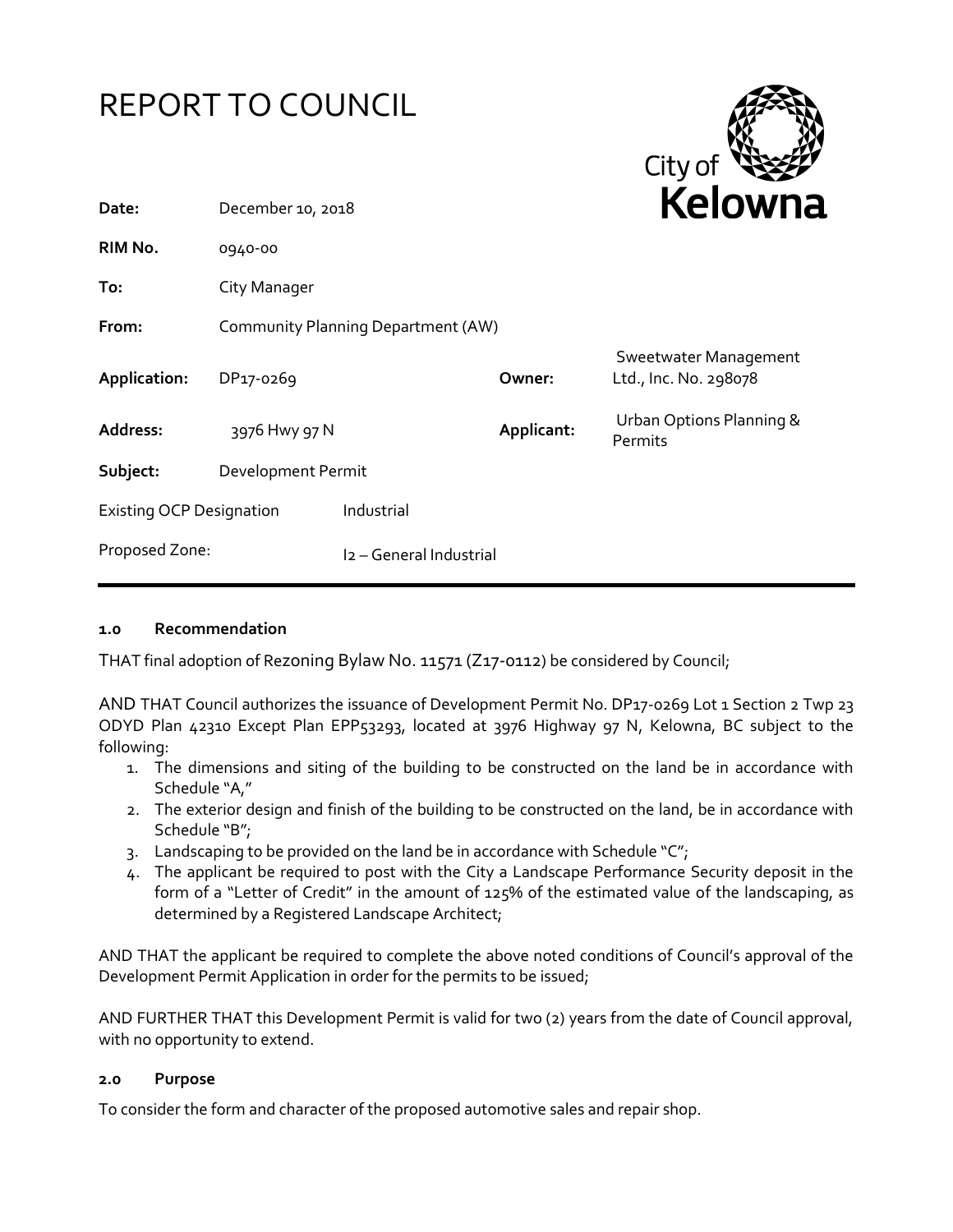## **3.0 Community Planning**

Staff support the proposed development as the form and character meets design expectations for an industrial project in this location. The scale of the project in conjunction with the proposed materials, finishings and landscaping will make it a positive addition to this industrially designated area.

# **4.0 Proposal**

## 4.1 Background

The proposed development is for an automotive repair shop for 'Adventure Trucks', a company that specializes in the retrofitting and sale of off-road vehicles. Only the southern portion of the property is proposed for development at this time, the northern portion will be redeveloped in the future.

### 4.2 Project Description

The proposed building has clean lines punctuated with black frames windows and the building materials are primarily textured concrete with a grey finish. Both entrances are clearly identified using a natural wood canopy feature. Landscape at each entrance further enhances these features. The perimeter of the project has a landscape buffer comprising of drought tolerant plants and three features trees along Highway 97 North.

### 4.3 Site Context

### **Subject Property Map:**